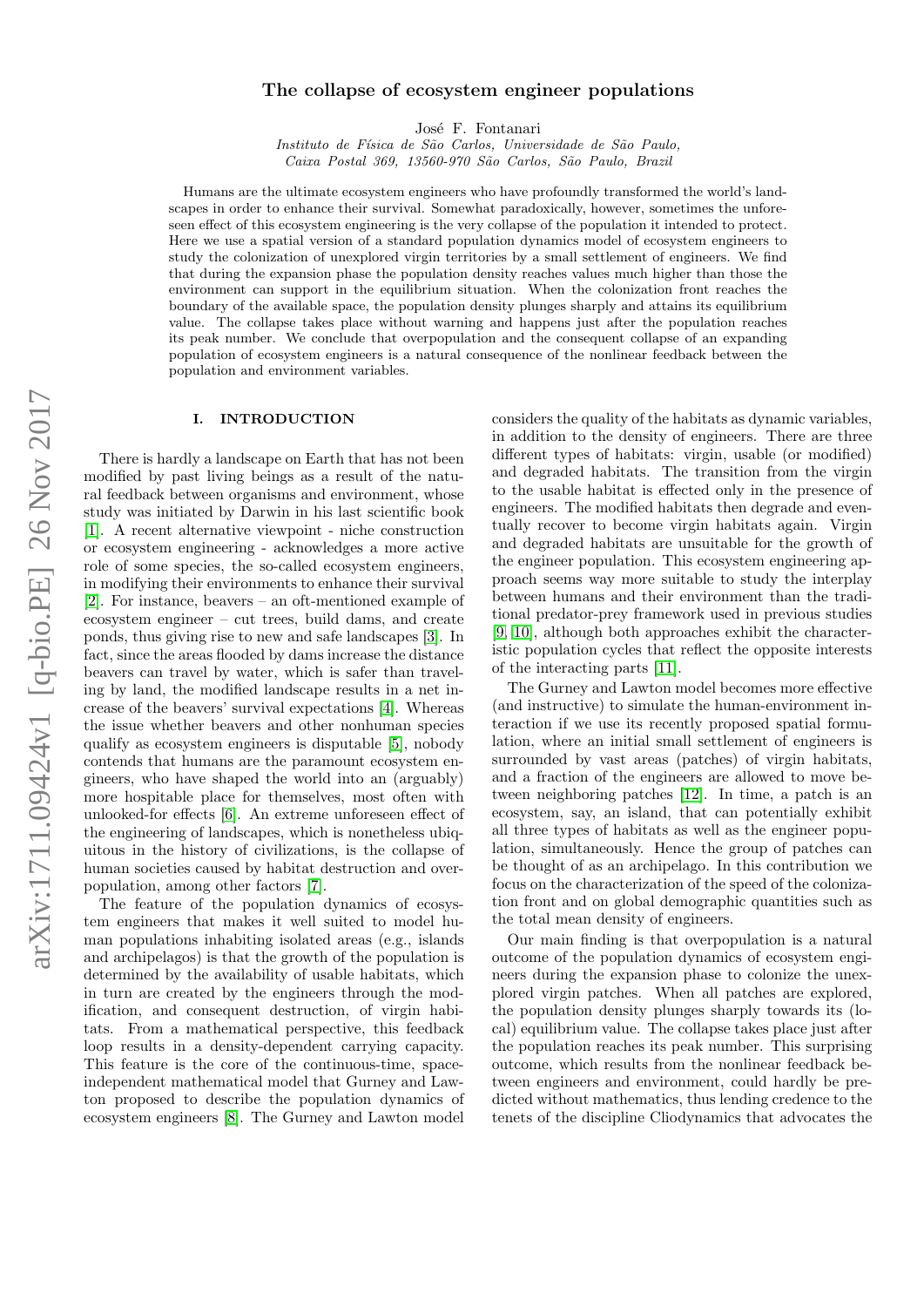mathematical modeling of historical processes [\[13,](#page-7-12) [14\]](#page-7-13).

The rest of the paper is organized as follows. In Section [II](#page-1-0) we offer an overview of the discrete time version of Gurney and Lawton model of ecosystem engineers. In particular, we present the recursion equations that govern the local (single-patch) dynamics and summarize the relevant findings regarding the stability of the fixed-point solutions [\[12\]](#page-7-11). The coupled map lattice version of the discrete time model is then introduced in Section [III.](#page-2-0) The numerical solution of the coupled map lattice equations is presented and discussed in Section [IV](#page-3-0) for the case the patches are arranged in a chain with reflective boundary conditions and the model parameters are set such that the local dynamics is attracted by a nontrivial fixed point. The focus is on the colonization scenario where an initial settlement of engineers placed in the central patch of the chain is allowed to disperse to neighboring patches. Finally, Section [V](#page-6-0) is reserved to our concluding remarks.

# <span id="page-1-0"></span>II. THE DISCRETE TIME VERSION OF THE GURNEY AND LAWTON MODEL

As pointed out, Gurney and Lawton have modeled the local population dynamics of ecosystem engineering using a continuous-time model [\[8\]](#page-7-7). Here we present a brief overview of a discrete time version of that model [\[12\]](#page-7-11) that can be easily extended to incorporate the spatial dependence of the engineer population as well as of the habitat variables, following the seminal works on insect and host-parasitoid systems [\[15,](#page-7-14) [16\]](#page-7-15) (see [\[17](#page-7-16)[–19\]](#page-7-17) for more recent contributions).

We begin by assuming that the population of engineers at generation t is composed of  $E_t$  individuals and that each engineer requires a unit of usable habitat to survive. Denoting by  $H_t$  the number of units of usable habitats available at generation  $t$ , so that in the equilibrium regime one has  $\lim_{t\to\infty} E_t/H_t = 1$ , we can use Ricker model [\[20\]](#page-7-18) to write the expected number of engineers at generation  $t + 1$  as

$$
E_{t+1} = E_t \exp[r(1 - E_t/H_t)], \qquad (1)
$$

where  $r$  is the intrinsic growth rate of the population of engineers and  $H_t$  plays the role of a time-dependent carrying capacity for the population of engineers.

The essential ingredient of the Gurney and Lawton model, which sets it apart from the other population dynamics models [\[21\]](#page-7-19), is the requirement that usable habitats be created by engineers working on virgin habitats. In particular, if we assume that there are  $V_t$  units of virgin habitats at generation t, then the fraction  $C(E_t)V_t$ of them will be transformed in usable habitats at the next generation,  $t + 1$ . Here  $C(E_t)$  is any function that satisfies  $0 \leq C(E_t) \leq 1$  for all  $E_t$  and  $C(0) = 0$ . Clearly, this function measures the efficiency of the engineer population to build usable habitats from the raw materials provided by the virgin habitats.

Usable habitats decay into degraded habitats that are useless to the engineers, in the sense they lack the raw materials needed to build usable habitats. Let  $\delta H_t$  denote the fraction of usable habitats that decay to degraded habitats in one generation, where  $\delta \in [0, 1]$  is the decay probability. Then the expected number of units of usable habitats at generation  $t + 1$  is simply

$$
H_{t+1} = (1 - \delta) H_t + C(E_t) V_t.
$$
 (2)

At first sight, one might think that the decay probability δ should be density dependent (i.e.,  $\delta = \delta(E_t)$ ), particularly in the case the habitat degradation resulted from the overexploitation of resources. However, in the Gurney and Lawton model the resources are represented by the virgin habitats, whose probability of change into usable habitats is in fact density dependent,  $C = C(E_t)$ . For example, in an island scenario, the virgin habitats can be thought of as the native forests whereas the usable habitats are the lands cleared for crops, whose degradation, due mainly to erosion and soil depletion of nutrients, is more suitably modeled by a constant decay probability  $\delta$ , rather than by a density-dependent one.

Degraded habitats will eventually recover and become virgin habitats again. Denoting the fraction of degraded habitats that recover to virgin habitats in one generation by  $\rho D_t$  we can write

$$
D_{t+1} = (1 - \rho) D_t + \delta H_t, \tag{3}
$$

where  $\rho \in [0, 1]$  is the recovery probability. Finally, the recursion equation for the expected number of units of virgin habitats is simply

$$
V_{t+1} = [1 - C(E_t)] V_t + \rho D_t.
$$
 (4)

As expected,  $V_{t+1} + H_{t+1} + D_{t+1} = V_t + H_t + D_t =$  $T$ , where  $T$  is the (fixed) total store of habitats (e.g., the area of the island). Hence we can define the habitat fractions  $v_t \equiv V_t/T$ ,  $h_t \equiv H_t/T$  and  $d_t \equiv D_t/T$  that satisfy  $v_t + h_t + d_t = 1$  for all t. In addition, we define the density of engineers  $e_t = E_t/T$  which, differently from the habitat fractions, may take on values greater than 1. In terms of these intensive quantities, the above recursion equations are rewritten as

<span id="page-1-1"></span>
$$
e_{t+1} = e_t \exp[r(1 - e_t/h_t)]
$$
\n(5)

$$
h_{t+1} = (1 - \delta) h_t + c(e_t) v_t \tag{6}
$$

$$
v_{t+1} = \rho (1 - v_t - h_t) + [1 - c(e_t)] v_t, \tag{7}
$$

where we have used  $d_t = 1 - v_t - h_t$  and  $c(e_t) \equiv C(T e_t)$ .

To complete the model we must specify the densitydependent probability  $c(e_t)$ , which measures the engineers' efficiency to transform the virgin habitats into usable ones. The function  $c(e_t)$  incorporates the collaboration and communication strategies that allowed the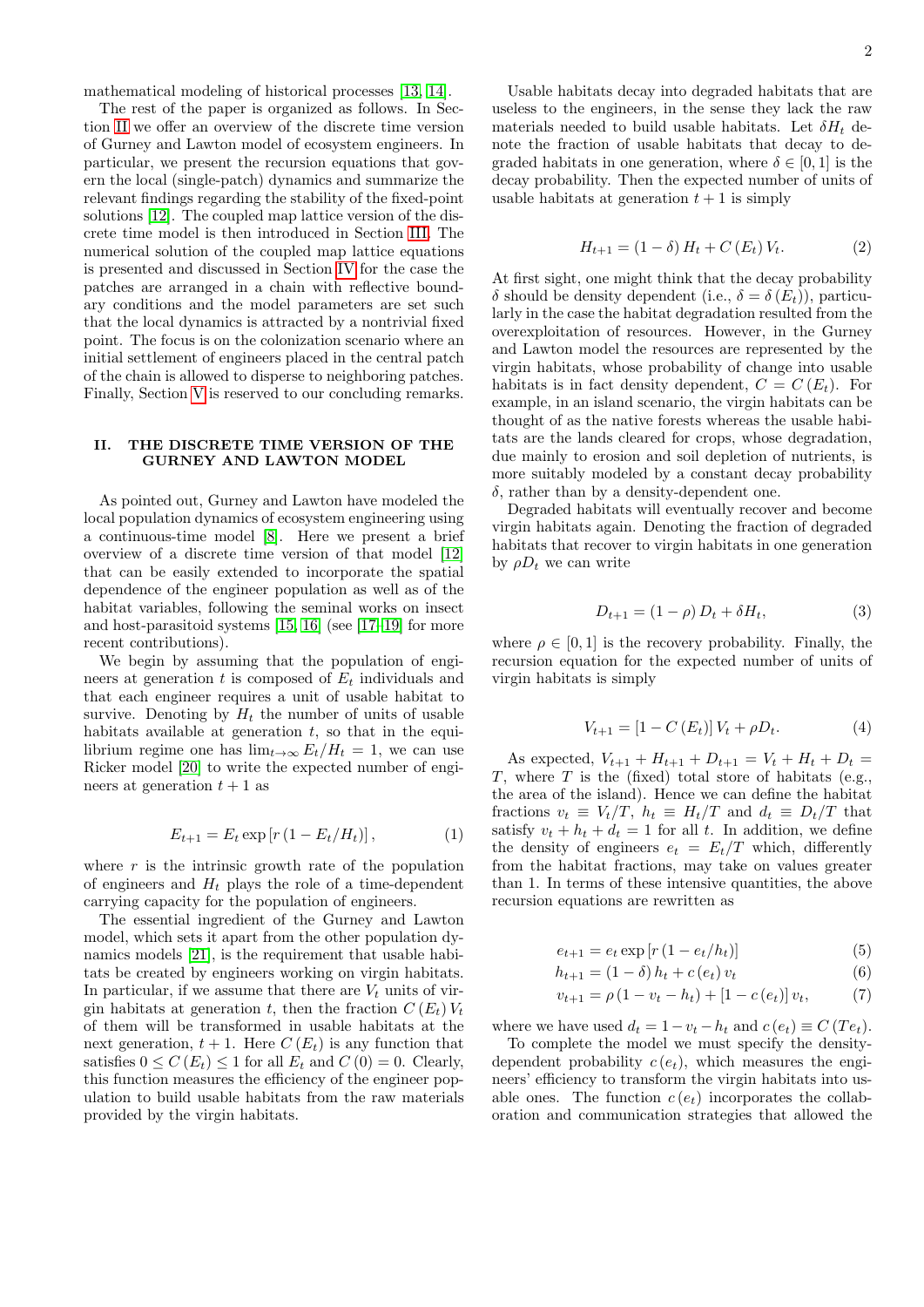engineer ecosystems to build collective structures (e.g., termite mounds and anthills), which are their solutions to the external and internal threats to their survival [\[22–](#page-7-20) [24\]](#page-7-21). For humans, this function incorporates the beneficial effects (from their perspective) of the technological advancements [\[25\]](#page-7-22) that allowed a more efficient harvesting of natural resources. Alternatively,  $c(e_t)$  can be viewed as a density-dependent resource depletion probability. Here we consider the function

<span id="page-2-1"></span>
$$
c(e_t) = 1 - \exp(-\alpha e_t), \qquad (8)
$$

where  $\alpha > 0$  is the productivity parameter, which measures the efficiency of the engineers in transforming natural resources into useful goods. For  $\alpha \ll 1$  we have  $c(e_t) \approx \alpha e_t$  and the term responsible for the depletion of virgin habitats in eq. [\(7\)](#page-1-1) becomes  $\alpha e_t v_t$ , indicating a low-technological organization where, in a finite population scenario, it would be necessary the direct contact between one engineer and one unit of virgin habitat in order to transform it in one unit of usable habitat [\[26\]](#page-7-23). For  $\alpha \gg 1$ , however, a few engineers can transform all the available virgin habitats in just a single generation.

The discrete-time population dynamics of the ecosystem engineers, given by the system of recursion equations [\(5\)](#page-1-1)-[\(8\)](#page-2-1), exhibits a complex dependence on the model parameters  $(r, \delta, \rho \text{ and } \alpha)$  that was studied in great detail in [\[12\]](#page-7-11). For instance, Figure [1](#page-2-2) illustrates the dependence on the growth rate r by showing the bifurcation diagram for the engineer density [\[27\]](#page-7-24). The period-doubling bifurcation cascade is expected since the source of nonlinearity of the population dynamics is Ricker's formula [\[20\]](#page-7-18).



<span id="page-2-2"></span>FIG. 1. Bifurcation diagram for the local population dynam-ics [\(5\)](#page-1-1)-[\(8\)](#page-2-1) with parameters  $\alpha = 0.1$ ,  $\delta = 0.01$  and  $\rho = 0.005$ . The points on the y-axis show the values of the engineer density visited asymptotically from all initial conditions with  $e_0 > 0.$ 

Here our interest is on the nontrivial fixed-point solutions only, which are obtained by setting  $e_{t+1} = e_t = e^*$ ,  $h_{t+1} = h_t = h^*$  and  $v_{t+1} = v_t = v^*$  in equations [\(5\)](#page-1-1)-[\(8\)](#page-2-1). Assuming  $e^* > 0$  we have  $h^* = e^*$  and  $v^* =$ 

 $1-e^*(1+\delta/\rho)$  with  $e^*$  given by the solution of the transcendental equation

<span id="page-2-3"></span>
$$
\delta e^* = [1 - \exp(-\alpha e^*)] [1 - e^* (1 + \delta/\rho)].
$$
 (9)

In the limit of small density, i.e.  $e^* \ll 1$ , this equation reduces to

<span id="page-2-5"></span>
$$
e^* \approx \frac{1 - \delta/\alpha}{1 + \delta/\rho},\tag{10}
$$

and  $v^* = \delta/\alpha$ , indicating that this fixed point is physical for  $\delta < \alpha$  only. As expected,  $e^*$  increases with increasing  $\alpha$  and  $\rho$ , and decreases with increasing δ. Although eq.  $(9)$  does not depend on the growth rate r, large values of this parameter lead to the instability of the fixed point e <sup>∗</sup> as illustrated in Figure [1.](#page-2-2) Finally, the trivial fixed point  $e^* = 0$ ,  $h^* = 0$  and  $v^* = 1$  is stable for  $\delta > \alpha$ . We refer the reader to Ref. [\[12\]](#page-7-11) for the detailed analysis of the local stability of the fixed points of the recursion equations  $(5)-(8)$  $(5)-(8)$  $(5)-(8)$ .

## <span id="page-2-0"></span>III. THE COUPLED MAP LATTICE VERSION OF THE GURNEY AND LAWTON MODEL

The space-independent recursion equations [\(5\)](#page-1-1)-[\(8\)](#page-2-1) govern the local or single-patch population dynamics, where, as already pointed out, a patch is a complete ecosystem (e.g., an isle) with the three types of habitats and a population of engineers. Those equations describe the growing phase of the population of engineers. Here we introduce another phase - the dispersal phase - which we assume takes place before the growing stage. In particular, we consider a system of N patches (e.g., an archipelago) and allow the engineers to circulate among neighboring patches, such that a fraction  $\mu$  of the population in patch i is transferred to the  $K_i$  neighboring patches. Hence after the dispersal stage the population at patch  $i$  is

$$
E'_{i,t} = (1 - \mu) E_{i,t} + \mu \sum_{j} E_{j,t} / K_j,
$$
 (11)

where the sum is over the  $K_i$  nearest neighbors of patch i. For simplicity, we assume that the total number of habitats  $T$  is the same for all patches, so that the effect of dispersal on the density of engineers is given by

<span id="page-2-4"></span>
$$
e'_{i,t} = (1 - \mu) e_{i,t} + \mu \sum_{j} e_{j,t} / K_j.
$$
 (12)

for patch  $i = 1, \ldots, N$ . After dispersal of the engineers, the growing stage takes place within each patch according to the equations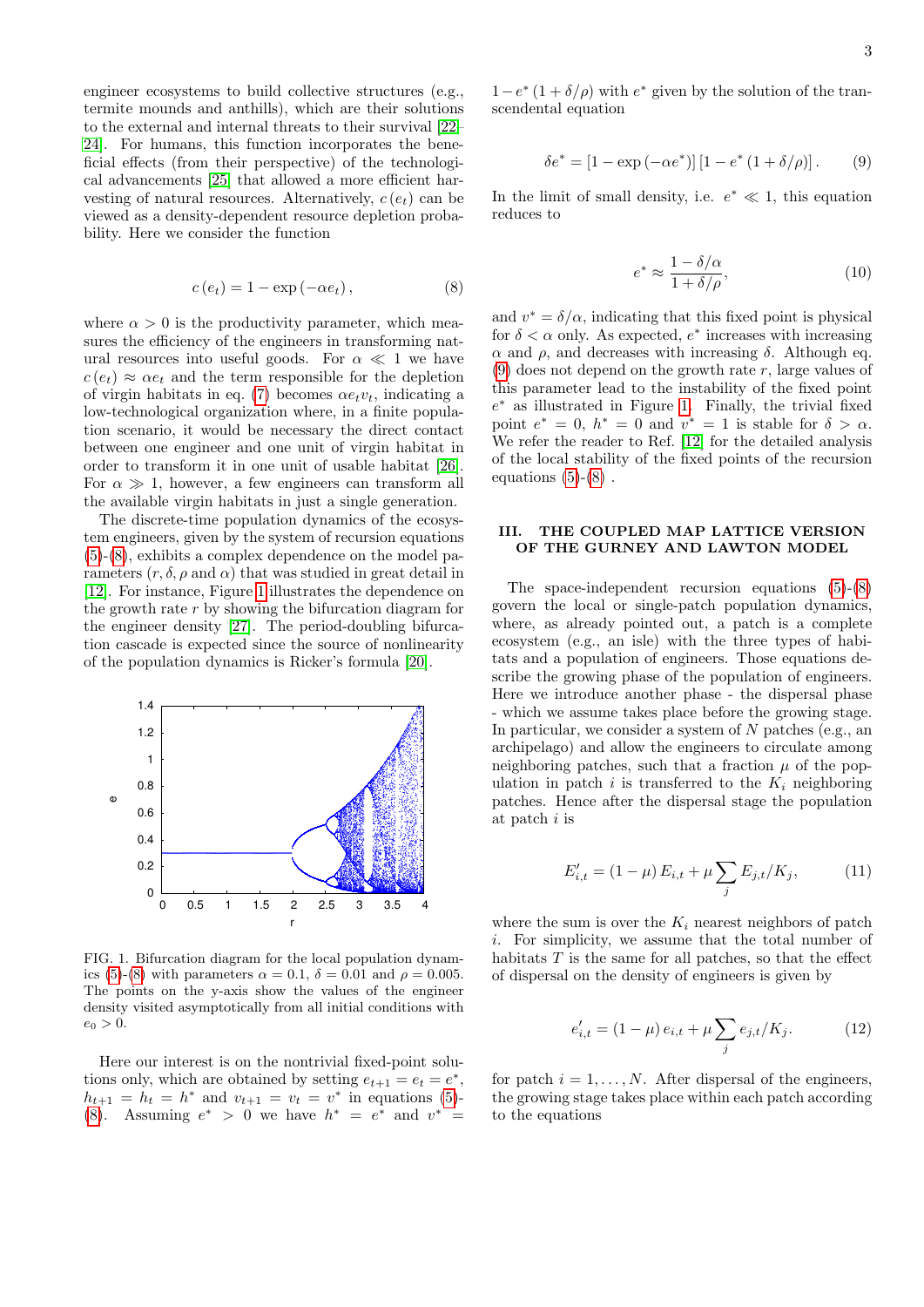<span id="page-3-1"></span>
$$
e_{i,t+1} = e'_{i,t} \exp\left[r\left(1 - e'_{i,t}/h_{i,t}\right)\right]
$$
 (13)

$$
h_{i,t+1} = (1 - \delta) h_{i,t} + c (e'_{i,t}) v_{i,t}
$$
\n(14)

$$
v_{i,t+1} = \rho \left( 1 - v_{i,t} - h_{i,t} \right) + \left[ 1 - c \left( e'_{i,t} \right) \right] v_{i,t}, \tag{15}
$$

for  $i = 1, \ldots, N$ . Together with eq. [\(12\)](#page-2-4), these equations form a coupled map lattice (see, e.g., [\[28\]](#page-7-25)) that describe the dynamics of the system of patches or metapopulation.

Since we are not interested on the formation of stationary spatial patterns, which appear only in the case the model parameters are such that the local dynamics  $(5)-(8)$  $(5)-(8)$  $(5)-(8)$  is chaotic [\[12\]](#page-7-11), the only patch arrangements we will consider in this paper are chains with an odd number of patches and reflective boundary conditions (i.e.,  $K_1 = K_N = 1$  and  $K_i = 2, \forall i \neq 1, N$ . In addition, we will focus on a colonization or invasion scenario where at generation  $t = 0$  only the central patch  $i_c = (N + 1)/2$ of the chain is populated, whereas the other patches are composed entirely of virgin habitats (see, e.g., [\[16\]](#page-7-15)). In particular, we set  $e_{i_c,0} = h_{i_c,0} = v_{i_c,0} = 0.5$  and  $e_{i,0} = h_{i,0} = 0$ ,  $v_{i,0} = 1$  for all  $i \neq i_c$ .

In the next section we will study the time dependence of the mean density of engineers,

$$
\langle e_t \rangle = \frac{1}{N} \sum_{i=1}^{N} e_{i,t}, \tag{16}
$$

and the mean fraction of virgin habitats,

$$
\langle v_t \rangle = \frac{1}{N} \sum_{i=1}^{N} v_{i,t},\tag{17}
$$

in the regime where the local dynamics is attracted to the nontrivial fixed point  $e^* > 0$ , so we do not need to worry about accuracy issues caused by the chaotic amplification of numerical noise [\[19\]](#page-7-17).

### <span id="page-3-0"></span>IV. RESULTS

As our focus is on the time dependence of the global quantities  $\langle e_t \rangle$  and  $\langle v_t \rangle$ , the results of this section are obtained solely through the numerical iteration of the coupled map lattice equations [\(12\)](#page-2-4)-[\(15\)](#page-3-1). In addition, since we expect that the time to reach the borders of the chain scales linearly with the chain size  $N$ , the results are presented in terms of the rescaled time  $t/N$ .

Figure [2](#page-3-2) shows the evolution of the mean density of engineers and the mean fraction of virgin habitats for several chain sizes N. It reveals the dramatic effect of the engineers' mobility, which allow the population to reach densities well above those the environment could support in a situation of equilibrium. The initial increase of the mean density  $\langle e_t \rangle$  reflects the expansion phase of the engineers, which is accompanied by the monotone decreasing of the unexplored patches, as expected. This expansion halts only when the engineers reach the borders of the chain and the end of the availability of unexplored virgin habitats results in a sharp drop on their density, which then quickly converges to the stationary value  $\langle e_{\infty} \rangle = e^*$ . This scenario is corroborated by Figure [3](#page-4-0) that shows the colonization wavefronts at three distinct times. The reason the size of the engineer density drop decreases with increasing  $N$  (see panel (a) of Figure [2\)](#page-3-2) is simply because the contribution of the two high-density wavefronts is watered down by the equilibrium-density of the bulk of the chain. We note that the shape and height of the wavefronts are not affected by the chain size. The time evolution of the mean fraction of usable habitat is qualitatively similar to that shown in panel (a) for the density of engineers.



<span id="page-3-2"></span>FIG. 2. (a) Mean engineer density  $\langle e_t \rangle$  as function of the rescaled time  $t/N$ . (b) Mean fraction of virgin habitats  $\langle v_t \rangle$ as function of the rescaled time  $t/N$ . The chain sizes are  $N = 51$  (red line),  $N = 101$  (green line),  $N = 201$  (blue line) and  $N = 401$  (magenta line). The model parameters are  $r = 1, \alpha = 1, \delta = 0.1, \rho = 0.01$  and  $\mu = 0.1$ . The fixed point solution  $e^* \approx 0.0814$  and  $v^* \approx 0.1041$  obtained from eq. [\(9\)](#page-2-3) is shown by the dashed horizontal lines.

Figure [2](#page-3-2) suggests a direct way to calculate the mean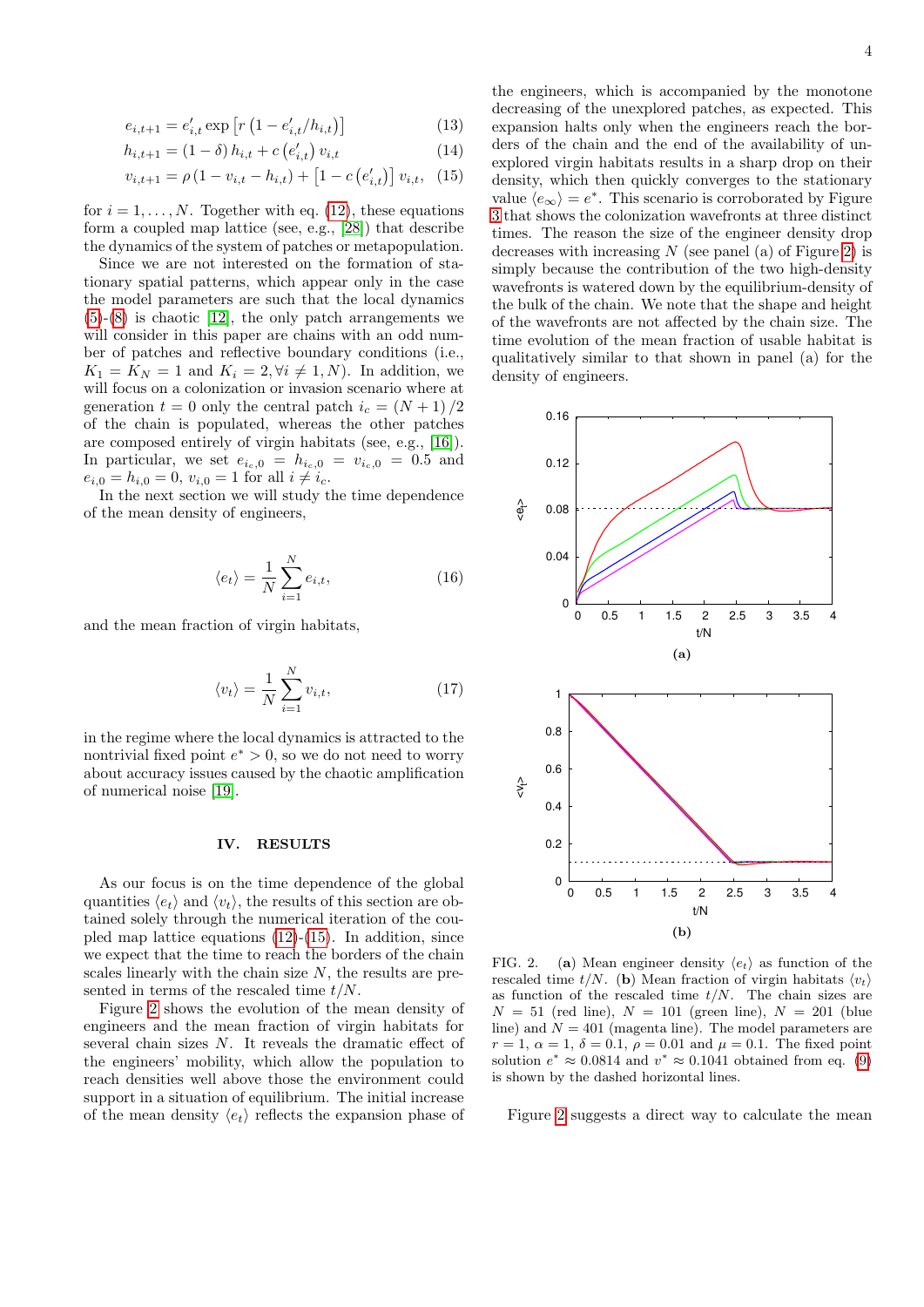

<span id="page-4-0"></span>FIG. 3. Density of engineers in patch  $i = 1, \ldots, N$  at times  $t/N = 1$  (red line),  $t/N = 2$  (green line) and  $t/N = 3$  (blue line). The chain size is  $N = 201$  and the model parameters are  $r = 1, \alpha = 1, \delta = 0.1, \rho = 0.01$  and  $\mu = 0.1$ .

speed  $\nu$  of the colonization wavefronts, which is defined as the ratio between the distance from the center to the borders of the chain (i.e.,  $N/2$ ) and the time  $\hat{t}$  to reach those borders, i.e.,

$$
\nu = \frac{N}{2\hat{t}}.\tag{18}
$$

In fact,  $\hat{t}$  can be easily estimated by the time at which  $\langle e_t \rangle$  is maximum. For instance, for all the chain sizes shown in Figure [2](#page-3-2) we find  $\hat{t}/N \approx 2.46$ , so that  $\nu \approx 0.20$ . This means that it is necessary about 5 generations on the average for the wavefront peak to move between contiguous patches. Since the mean speed of the colonization wavefronts is very weakly influenced by the chain size, as illustrated in Figure [2,](#page-3-2) henceforth we will consider chains of size  $N = 201$  only.

Figure [4](#page-4-1) shows the dependence of the wavefront mean speed  $\nu$  on the growth rate r and on the dispersal probability  $\mu$ . Although these two parameters have no effect whatsoever on the stationary solution  $e^*$  and  $v^*$ , they have a strong influence on the speed the population colonizes the unexplored patches. As expected,  $\nu$  is a monotone increasing function of the dispersal probability  $\mu$ , but the rate of increase of  $\nu$  decreases with increasing  $\mu$ , contrary to the unreflecting expectation of a linear relation between the speed of the wavefront and the dispersal probability. The dependence of  $\nu$  on the growth rate r is more interesting since it exhibits a non-monotone behavior, which is best seen in the figure for large values of the dispersal probability but that actually happens for all values of  $\mu$ . Since only a fast growing population can guarantee a very large density at the borders of the expanding colony (see Figure [3\)](#page-4-0) and hence take advantage of the neighboring unexplored patches, one should expect a steep increase of  $\nu$  with increasing r, despite the fact that  $r$  plays no role in the equilibrium situation. In fact, this is what one observes in Figure [4,](#page-4-1) provided that

r is not too large. The smooth decrease of  $\nu$  for large r is probably due to the negative feedback of a large growth rate on the engineer population when the available fraction of useful habitats is not large enough. In fact, the maximum wavefront speed observed in the figure is a result of a fine tuning between the growth rate r and the potential to create usable habitats  $\alpha$  from the virgin patches. Interestingly, although the first engineers to reach the virgin patches are doomed to extinction because there are no usable habitats in those patches (see eq.  $(13)$ , they build the usable habitats (see eq.  $(15)$ ) for the next wave of migrants.



<span id="page-4-1"></span>FIG. 4. Mean speed of the colonization wavefronts  $\nu$  as function of the growth rate r for the dispersal probability  $\mu = 0.9$ (red line), 0.7 (green line), 0.5 (blue line), 0.3 (magenta line) and 0.1 (cyan line). The chain size is  $N = 201$  and the model parameters are  $\alpha = 1$ ,  $\delta = 0.1$ ,  $\rho = 0.01$ .

We have verified that the mean speed  $\nu$  of the colonization wavefronts is not influenced by the recovery probability  $\rho$  of the degraded habitats, as expected. In fact, the capacity of recovery of the degraded habitats that are left far behind the invasion front is completely irrelevant for the survival and growth of the pioneers in the colonization front. The dependence of  $\nu$  on the productivity rate  $\alpha$  and on the decay probability  $\delta$  is summarized in Figure [5.](#page-5-0) The results are restricted to the region  $\alpha > \delta$  where we can guarantee the existence of a viable equilibrium population of engineers, i.e.,  $e^* > 0$ . The mean speed  $\nu$ increases monotonically with  $\alpha$  since the efficiency of the transformation of virgin habitats into usable habitats is crucial for the survival of the second wave of migrants in the colonization front, as pointed out before. In the same line of reasoning, if the recently created usable habitats decay too rapidly, then the colonization front will be delayed as shown in Figure [5.](#page-5-0) However, if the productivity  $\alpha$  is large then the decay probability  $\delta$  has only a negligible retarding effect on the mean speed of the wavefront.

The collapse of the population, which happens when there are no more virgin patches to be explored, can be made more spectacular by setting the model parameters such that the equilibrium population density is very small, i.e.,  $e^* \ll 1$ . One way to achieve this is by setting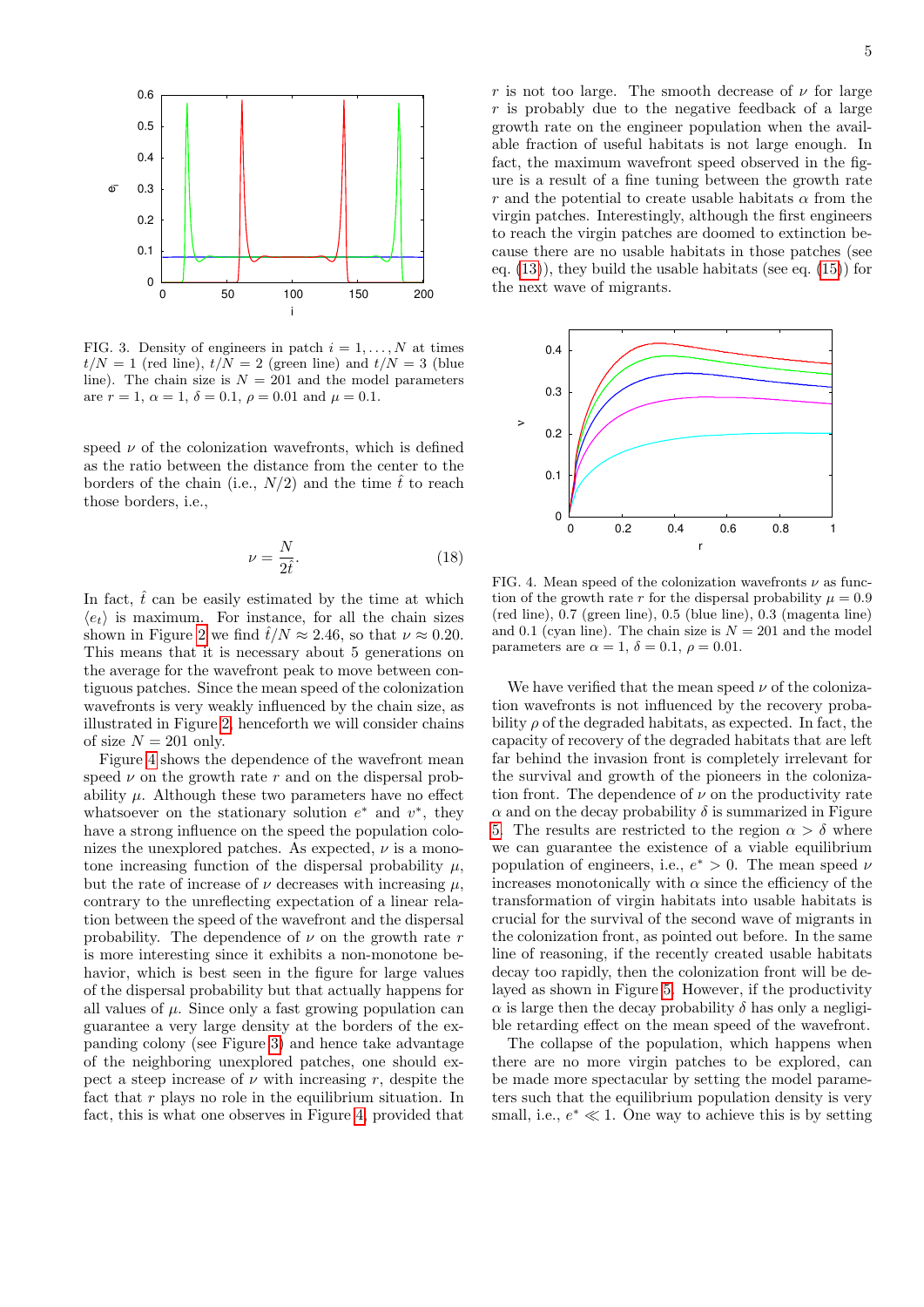

<span id="page-5-0"></span>FIG. 5. Mean speed of the colonization wavefronts  $\nu$  as function of the productivity rate  $\alpha$  for the decay probability  $\delta = 0.1$  (red line), 0.3 (green line), and 0.5 (blue line). The curves are shown for  $\alpha > \delta$  so that the population is viable at equilibrium, i.e.,  $e^* > 0$ . The chain size is  $N = 201$ and the model parameters are  $r = 0.5$ ,  $\alpha = 1$ ,  $\rho = 0.01$  and  $\mu = 0.9.$ 

 $\rho \ll 1$  (see eq. [\(10\)](#page-2-5)), resulting in the global measures  $\langle e_t \rangle$ and  $\langle v_t \rangle$  displayed in Figure [6.](#page-5-1) Let us consider first panel (b) of Figure [6](#page-5-1) that shows the linear decrease of the fraction of virgin habitats with time, which ends when the colonization fronts reach the borders of the chain at time  $t = \hat{t}$ . At this moment we have  $\langle v_{\hat{t}} \rangle \ll v^*$  and from then on the fraction of virgin habitats begins to increase very slowly following the time scale set by the recovery probability  $\rho$  (this last stage is barely seen on the scale of the figure).

The time dependence of the density of engineers shown in panel (a) of Figure [6](#page-5-1) is more instructive. The population with the highest mobility uses up the environmental resources quickly and reaches very high densities before plunging towards the low equilibrium density, whereas the population with the lowest mobility can maintain an average density value for a long time before exhausting the resources. It is interesting that in this case the mean density of engineers exhibits a sort of metastable equilibrium (i.e.,  $\langle e_t \rangle$ ) is practically constant for a long period of time) although the population is expanding through the unexplored patches.

The qualitative differences of the population density in these mobility extremes are easily understood with the aid of Figures [7](#page-6-1) and [8](#page-6-2) that show the population densities in each patch for  $\mu = 0.9$  and  $\mu = 0.001$ , respectively. In fact, the reason the high mobility population (see Figure [7\)](#page-6-1) attains such high densities before it collapses is simply that it reaches the borders before the usable habitats in the center of the chain can degrade appreciably. In the low mobility case (see Figure [8\)](#page-6-2), the center of the chain is practically desert when the colonization front is moving towards the borders. The metastable equilibrium mentioned before is simply a consequence of the invariance of the shape of the wavefronts, as the colonization fronts



<span id="page-5-1"></span>FIG. 6. (a) Mean engineer density  $\langle e_t \rangle$  as function of the rescaled time  $t/N$ . (b) Mean fraction of virgin habitats  $\langle v_t \rangle$  as function of the rescaled time  $t/N$ . The dispersal probability is  $\mu = 0.9$  (red line),  $\mu = 0.1$  (green line),  $\mu = 0.01$  (blue line) and  $\mu = 0.001$  (magenta line) and the other model parameters are  $r = 1, \ \alpha = 1, \ \delta = 0.01, \ \rho = 10^{-5}$ . The chain size is  $N = 201$  and the fixed point solution is  $e^* \approx 0.001$  and  $v^* \approx 0.01$ .

are the only places where usable habitats are found. (The spatial distribution of usable habitats is indistinguishable from that of the engineers.) We note that the density is higher near the borders than near the center of the chain because the usable habitats at the borders were created much later than those in the center and so had less time to decay into the degraded class.

Finally, we note that in the case of unviable patches, i.e., in the regime  $\alpha < \delta$  where the nontrivial fixed point  $e^* > 0$  is unphysical and  $e^* = 0$  is stable, the colonization of the unexplored virgin patches fails and the engineers quickly go extinct. The reason is that the vast supply of unexplored patches is irrelevant if the production of usable habitats from them is not enough to balance the decay of the usable habitats into degraded habitats.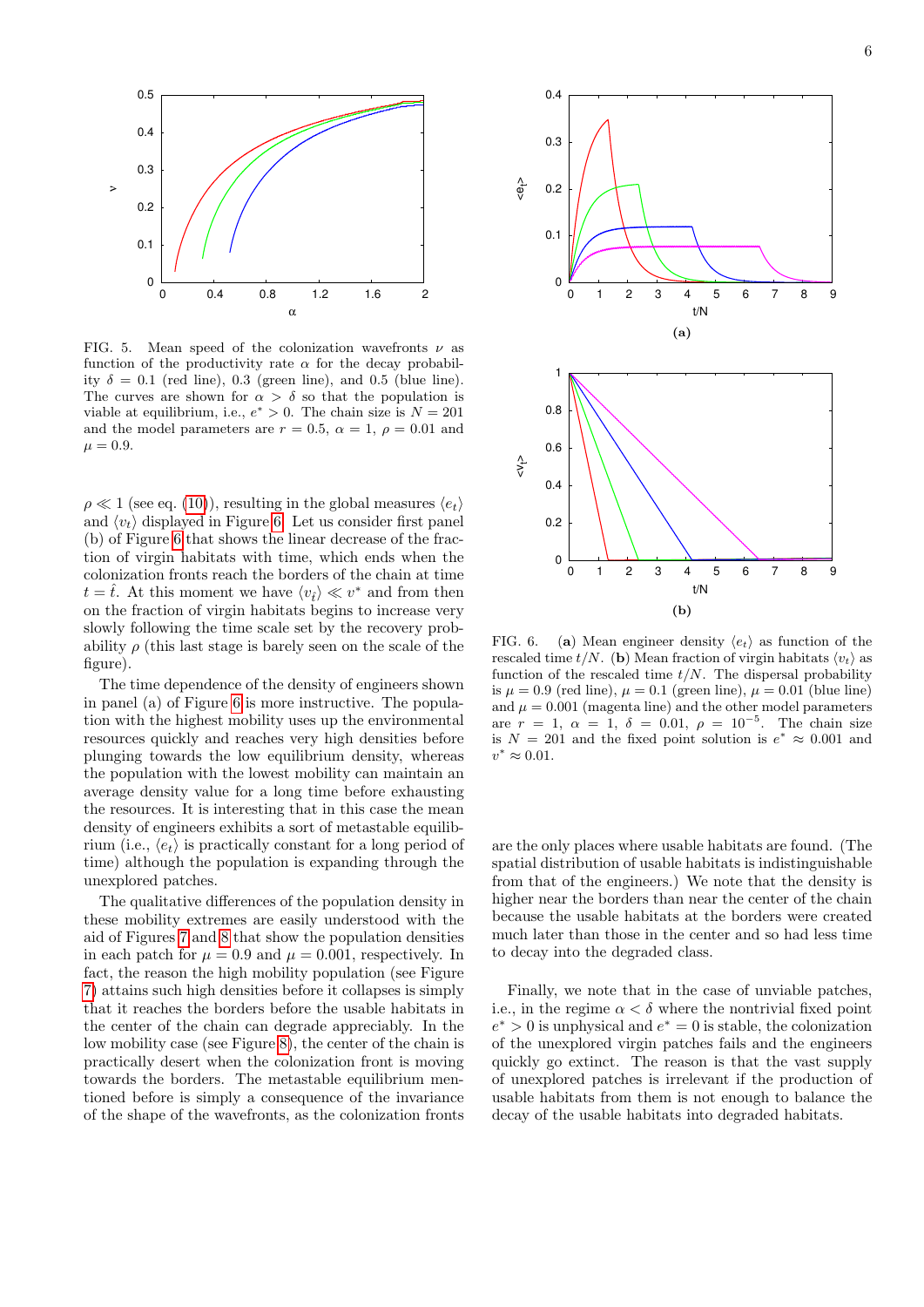

<span id="page-6-1"></span>FIG. 7. Density of engineers in patch  $i = 1, \ldots, N$  at times  $t/N = 0.5$  (red line),  $t/N = 1$  (green line) and  $t/N = 2$  (blue line). The chain size is  $N = 201$  and the model parameters are  $r = 1$ ,  $\alpha = 1$ ,  $\delta = 0.01$ ,  $\rho = 10^{-5}$  and  $\mu = 0.9$ .



<span id="page-6-2"></span>FIG. 8. Density of engineers in patch  $i = 1, \ldots, N$  at times  $t/N = 1$  (red line),  $t/N = 4$  (green line) and  $t/N = 7$  (blue line). The chain size is  $N = 201$  and the model parameters are  $r = 1$ ,  $\alpha = 1$ ,  $\delta = 0.01$ ,  $\rho = 10^{-5}$  and  $\mu = 0.001$ .

### <span id="page-6-0"></span>V. DISCUSSION

The increase of the mean density of engineers  $\langle e_t \rangle$  during the expansion phase of the colony is totally expected, of course, since as new patches are invaded by the engineers their overall density must increase. (We recall that in our scenario  $\langle e_t \rangle$  varies from the arbitrarily set initial value  $\langle e_0 \rangle = 0.5/N$  to the local equilibrium density  $\langle e_{\infty} \rangle = e^*$ , where N is the number of patches.) What is surprising is that the transient density reaches values much larger than the equilibrium density and plunges sharply when the colonization front hits the boundary of the available space (see, e.g., Figure [6\)](#page-5-1). This phenomenon was observed en passant in Ref. [\[12\]](#page-7-11) for the regime of chaotic local dynamics, and was somewhat concealed by the difficulty of controlling the numerical accuracy of hundreds of chaotically oscillating coupled patches. Here we have offered a detailed analysis of the

colonization process for the numerically more manageable dynamic regime where the sole attractors are fixed points.

We note that if we set the recovery probability  $\rho$  of the degraded habitats to a small value, then the equilibrium population density  $e^* \approx \rho (1/\delta - 1/\alpha)$  will be small too (see eq. [\(10\)](#page-2-5)), and since the maximum mean density  $\langle e_i \rangle$ does not depend on  $\rho$ , we get  $e^*/\langle e_i \rangle \sim \rho$ , which implies a catastrophic reduction of the population density around time  $\hat{t}$ . This is the reason we liken the sharp drop of the population density when the supply of unexplored resources is exhausted (see Figures [2](#page-3-2) and [6\)](#page-5-1) to the collapse of ancient human societies that overexploited their environment [\[7\]](#page-7-6).

In the context of the collapse of human societies, our population dynamics model produces two outcomes that are worth emphasizing. The first result is that the disaster comes without warning since the shape and the height of the wavefront are constant before the colonization front hits the chain border (see the curves for the low mobility values of Figures [6](#page-5-1) and [8\)](#page-6-2), whereas the mean density  $\langle e_t \rangle$  is either increasing or practically constant before the collapse (see Figures [2](#page-3-2) and [6\)](#page-5-1). This accords with Diamond's interpretation of the archeological records of collapsed civilizations [\[7\]](#page-7-6): "In fact, one of the main lessons to be learned from the collapses of the Maya, Anasazi, Easter Islanders, and those other past societies (as well as from the recent collapse of the Soviet Union) is that a society's steep decline may begin only a decade or two after the society reaches its peak numbers, wealth, and power."

The second consequence of our model is that overpopulation is a natural outcome of the nonlinear dynamics of the ecosystem engineer population expanding over unexplored habitats. A rough global measure of the overpopulation at time t is given by the ratio  $\langle e_t \rangle / e^*$  that equals 1 in the equilibrium situation. We note, however, that the local engineer density in the patches that are part of the colonization front are much higher than the overall mean density (see Figures [3,](#page-4-0) [7](#page-6-1) and [8\)](#page-6-2). This is so because the second wave of migrants finds empty patches composed mostly of usable habitats (meaning a large carrying capacity) that resulted from the work of the extinct first wave of migrants on the original virgin habitats.

We find it quite remarkable that the model proposed by Gurney and Lawton to study the population dynamics of ecosystem engineers [\[8\]](#page-7-7), which seems to have been developed with an eye on the ecology of beavers [\[3\]](#page-7-2), could provide such interesting insights on the collapse dynamics of past human societies, without incorporating specific traits of those societies [\[7\]](#page-7-6). For instance, one such a trait is existence of ruling elites that parasitize on the large mass of producers (commoners), using their workforce to produce luxury items and religious monuments [\[10\]](#page-7-9). This feature could easily be incorporated in our model by requiring that only the commoners modify the virgin habitats and that the elite members use a disproportionally large amount of usable habitats. Nonetheless, our re